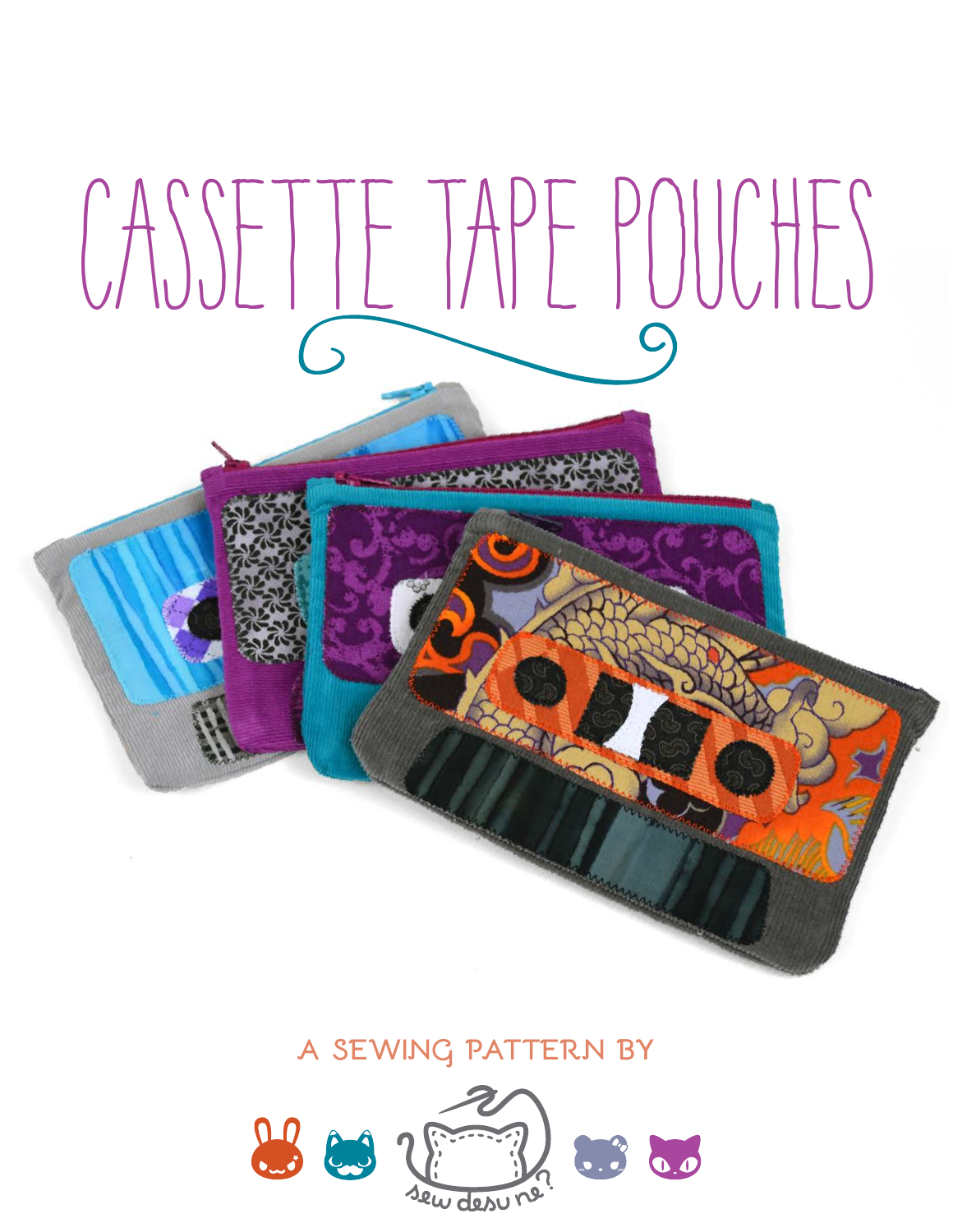sewing tutorial



This project on its own is just a simple zippered pouch, sewn together with French seams. The optional appilque turn it into an homage to retro technology.

# $\Box$

Really basic, though there are French seams and some  $\overline{a}$  one  $\overline{a}$  x 4 1/2" pouch zippers to deal with if you find those tricky.

makes:

# **materials & tools**

| • 1/4 yd. of light to medium weight             | • 2" x 1" scrap of white appliqué     |
|-------------------------------------------------|---------------------------------------|
| fabric for case (cotton or light twill          | fabric                                |
| would be perfect - I used corduroy)             | · 8" x 8" scrap of light or heavy     |
| · 1/4 yd. of lightweight fabric for lining      | duty fusible web                      |
| (light cotton would be perfect -                | • Matching sewing thread              |
| used polyester lining fabric)                   | Basic sewing tools (sewing machine,   |
| · 8" (at least) zipper                          | scissors, iron, needles, pins, fabric |
| · Appliqué supplies:                            | marker, seam ripper)                  |
| $\cdot$ 2" $\times$ 6" scrap of appliqué fabric |                                       |
| for bottom section                              |                                       |
| $\cdot$ 3" $\times$ 7" scrap of appliqué fabric |                                       |
| for label                                       |                                       |
| • 2" x 5" scrap of appliqué fabric              |                                       |
| for middle section                              |                                       |
| $\cdot$ 2" $\times$ 5" scrap of black appliqué  |                                       |
| fabric                                          |                                       |

### **before you begin:**

- **1.** Print out the project pattern, pages 6-7
- **2.** Lay out the pattern pieces on your fabric and cut them out
- **3.** Mark the fabric pieces with the guidelines from the pattern

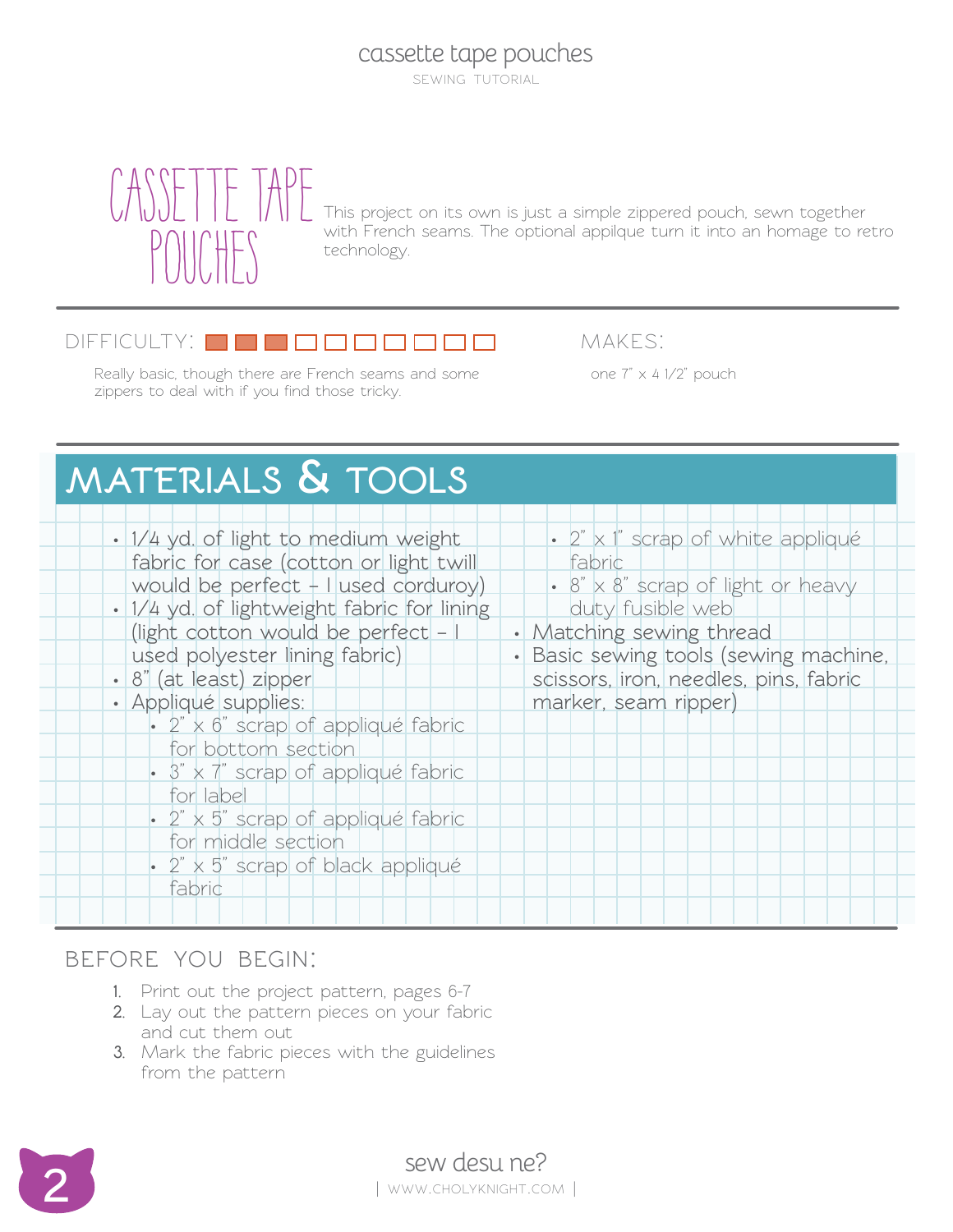sewing tutorial



As per usual, we start with the appliqué. Trace the appliqué patterns to your fusible web, iron them to your fabric, cut them out, then arrange them on your pouch according to the pattern guideline. This part is a ton of fun, getting to choose all the wild colors for the label and every thing. And you have every excuse to go crazy with the colors since it just looks more retro :D I sewed mine on with a zigzag stitch, but you could also use a straight or satin stitch. Or you could skip the sewing altogether if you've used heavy duty fusible web. As pe<br>
with the appount fit of your fit<br>
the appount fit of your fit<br>
then arrang pouch accol<br>
guideline. The fun, getting<br>
colors for the thing. And y<br>
to go crazy<br>
it just looks<br>
mine on wit<br>
you could a<br>
satin stitch.<br>



Trim your zipper to 7" long, then sew the zipper tabs on the ends: sandwich the cut ends of the zipper between two of the zipper tab pieces and sew through all the layers. This will make the zipper much easier to install into the

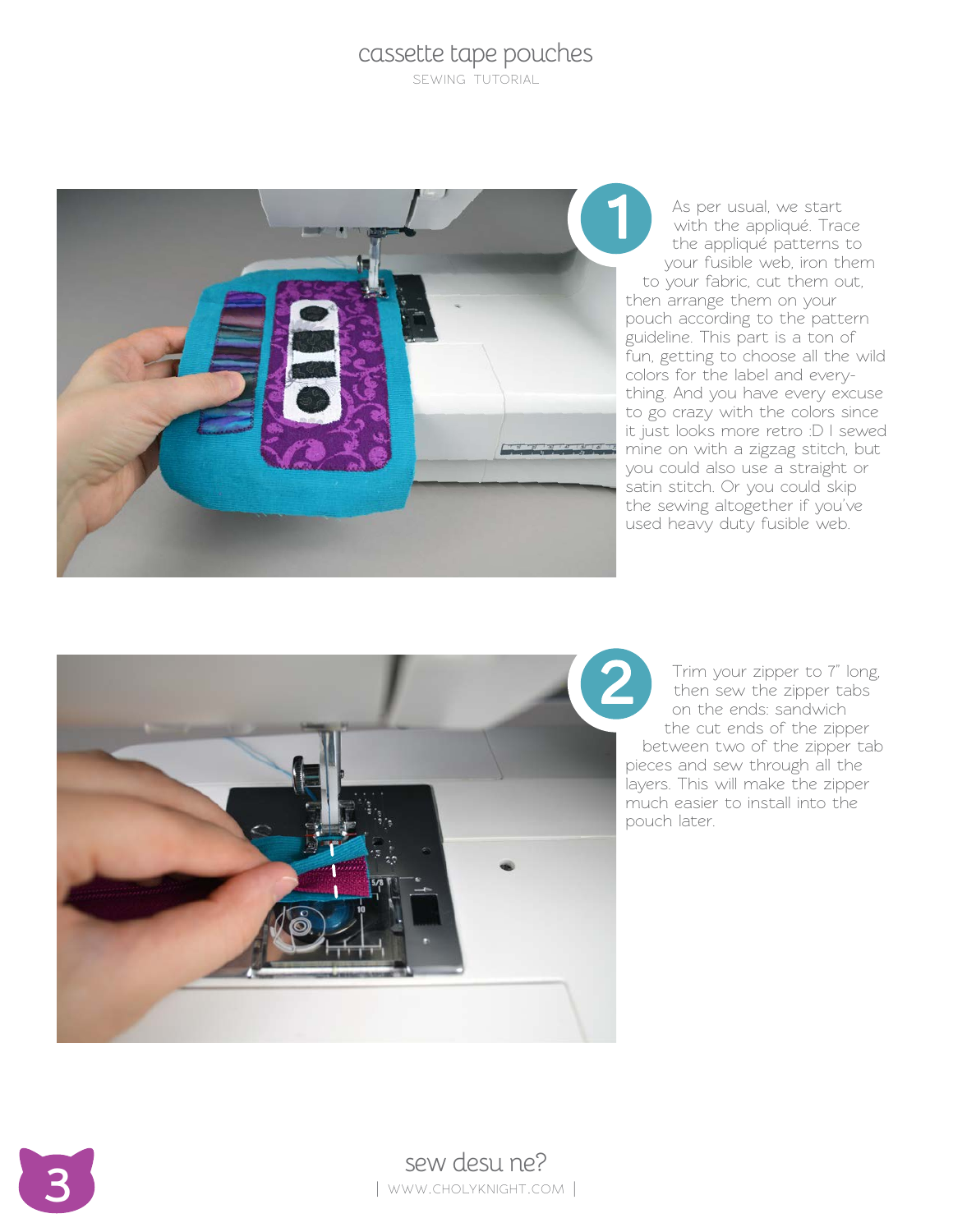sewing tutorial

Press the zipper tabs away from the zipper and they should look something like this.



To install the zipper, layer the zipper between the outer pouch fabric and one of the lining pieces with right sides facing. Sew all three layers together with a 1/4" seam allowance. When you finish, press the fabric away from the zipper, then repeat the same step with the other side of the zipper and the remaining pouch pieces.



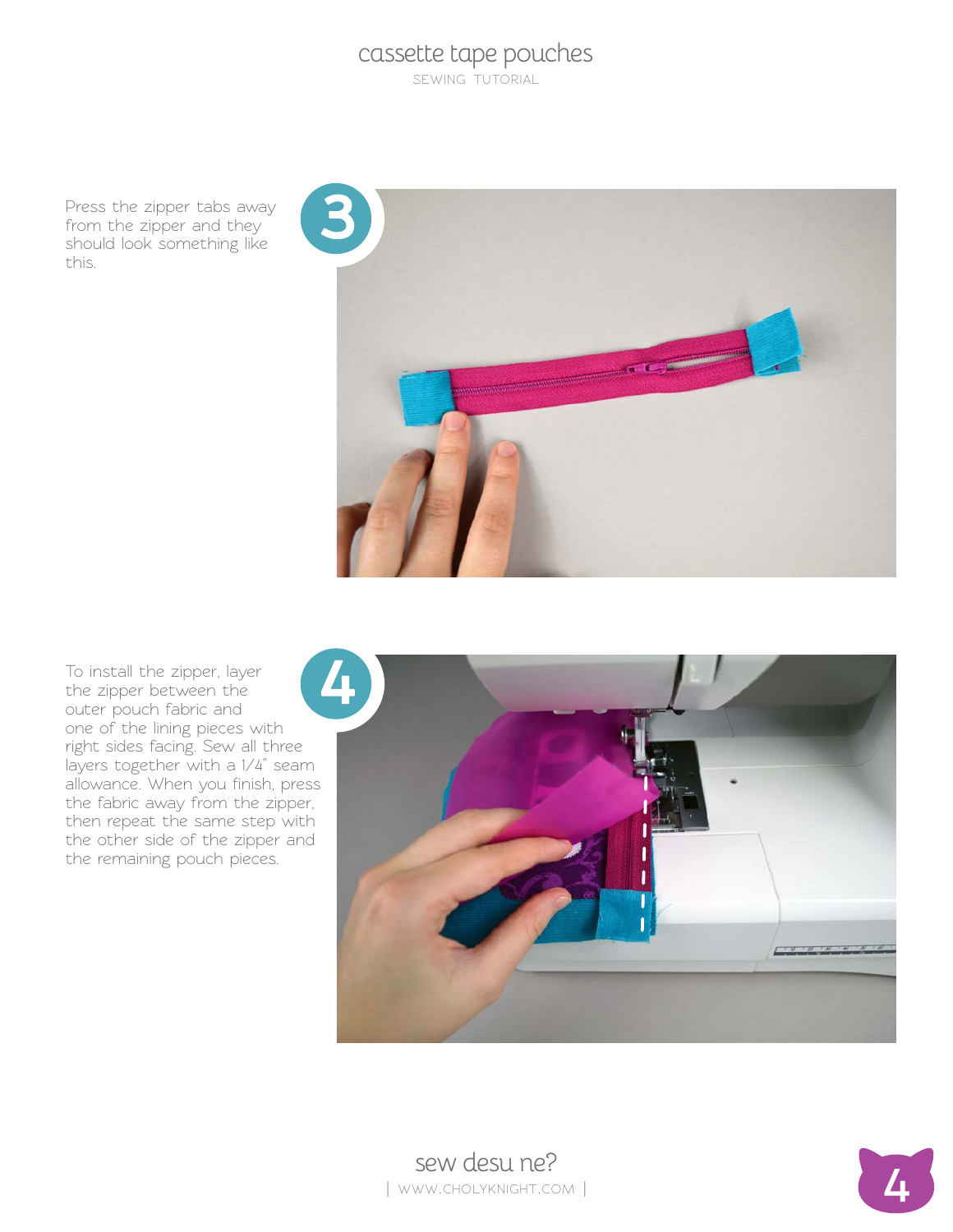sewing tutorial



Layer all the case fabrics together with lining fabrics facing inward and outer fabrics facing outward – everything should be arranged as if the case were finished.

Pin the edges together as precisely as you can, then sew the layers together with a medium width zigzag; a seam allowance at about 1/8". Go around the perimeter of the case, then trim any excess fabric along the sides, bottom, and corners when you finish. Layer all the case fabrics<br>together with lining fabrics<br>facing inward and outer<br>everything should be arranged<br>as if the case were finished.<br>Pin the edges together as<br>precisely as you can, then sew<br>the layers together with



To complete the French seam, turn the whole case right side out and press it flat. Sew the same seam again, but this time with a 3/8" seam allowance, completely encasing the previous seam.

I liked this French seam method because it anchors your lining inside the case, so a flimsy lining such as this polyester I used doesn't easily turn inside out

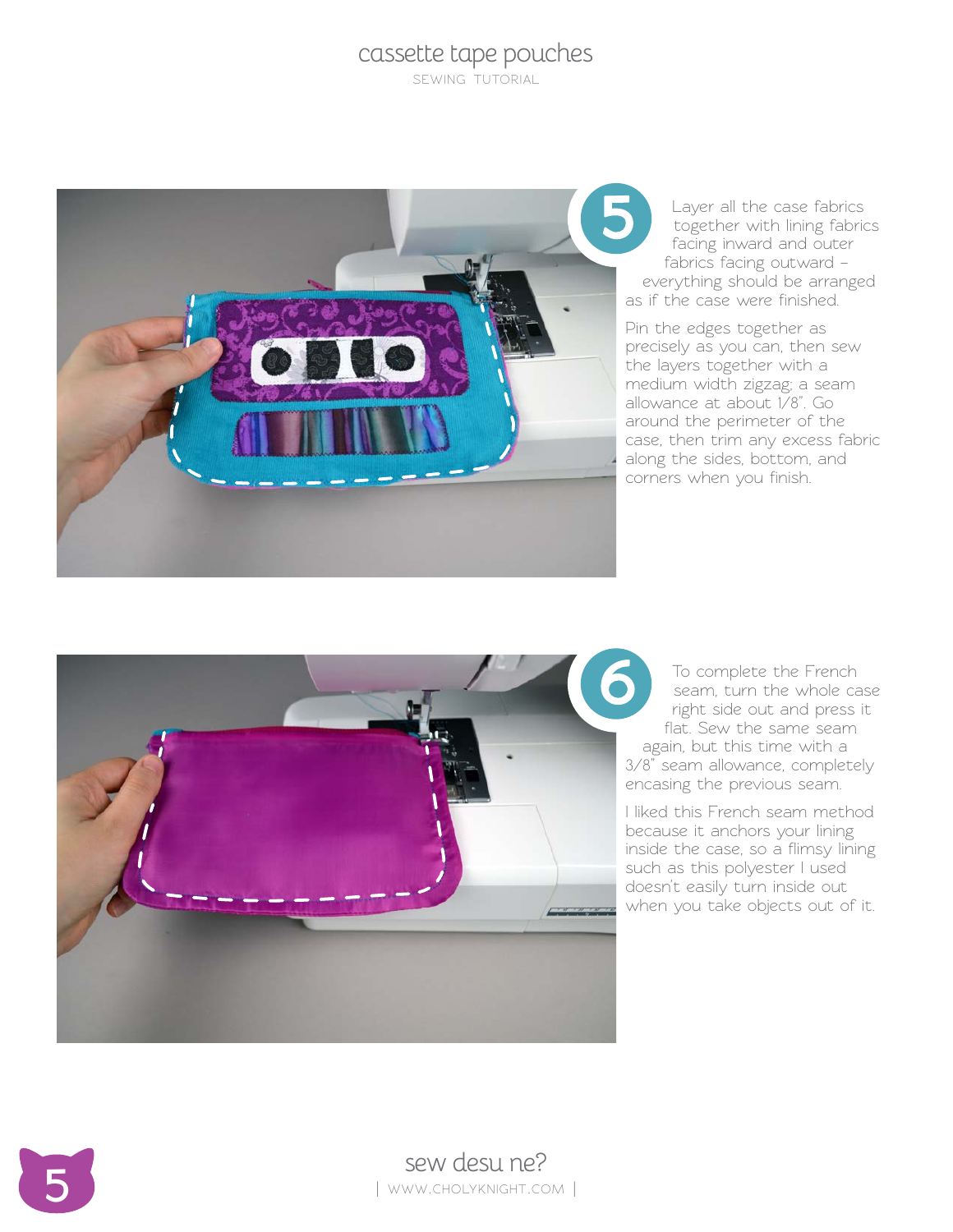